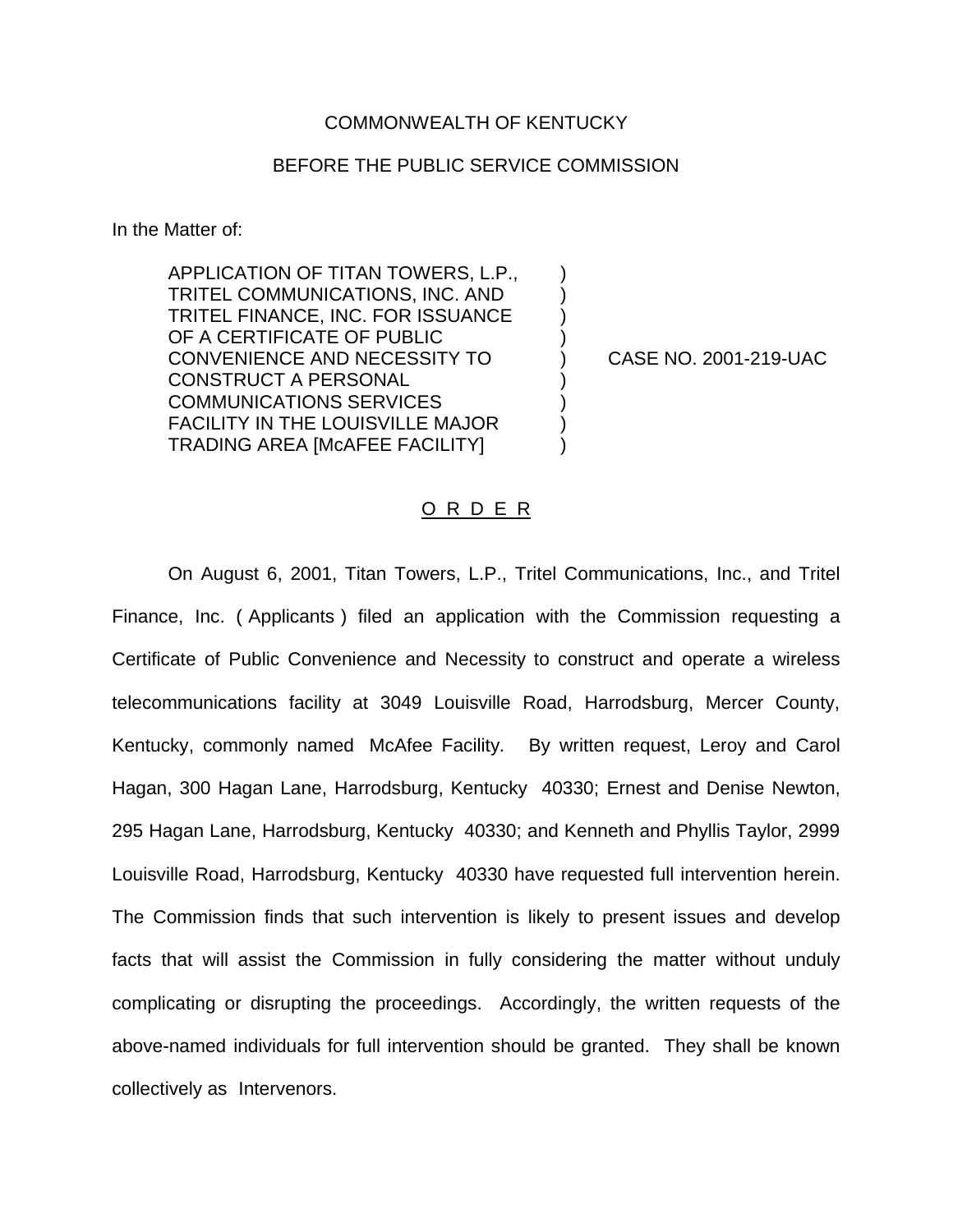The Commission, on its own motion, has scheduled a hearing on the proposed wireless telecommunications facility for March 12, 2002 at 9:00 a.m., Eastern Standard Time, in Hearing Room 1 of the Commission s offices at 211 Sower Boulevard, Frankfort, Kentucky.

On October 22, 2001, the Applicants filed a motion to set a hearing date and raised an issue regarding the application of KRS 100.987(4)(c). The Greater Harrodsburg/Mercer County Planning & Zoning Commission ( P&Z Unit ) made its decision to reject the application on October 3, 2001. The decision was made timely and within the framework of the 60-day period allowed by statute. However, the Applicants were not notified in writing until they received the notification letter on October 15, 2001, which was beyond the 60-day period as defined by KRS 100.987(4)(c). In their motion, the Applicants contend that, though the P&Z Unit has rejected the site, the case should proceed before the Commission as if the P&Z Unit had instead approved it. The basis for Applicants argument is that the P&Z Unit failed to advise the Applicants and this Commission of its decision within 60 days of the date the uniform application was submitted. Applicants misread the statute in two critical ways.

KRS 100.987(4)(c) does indeed require the P&Z Unit to advise the utility and this Commission of its decision within 60 days of receiving an application. The statute does not, however, deprive the P&Z Unit of its authority if this deadline is not met. Instead, the statute provides that [i]f the planning commission fails to *issue a final decision* within sixty (60) days it is presumed that the local planning commission has

-2-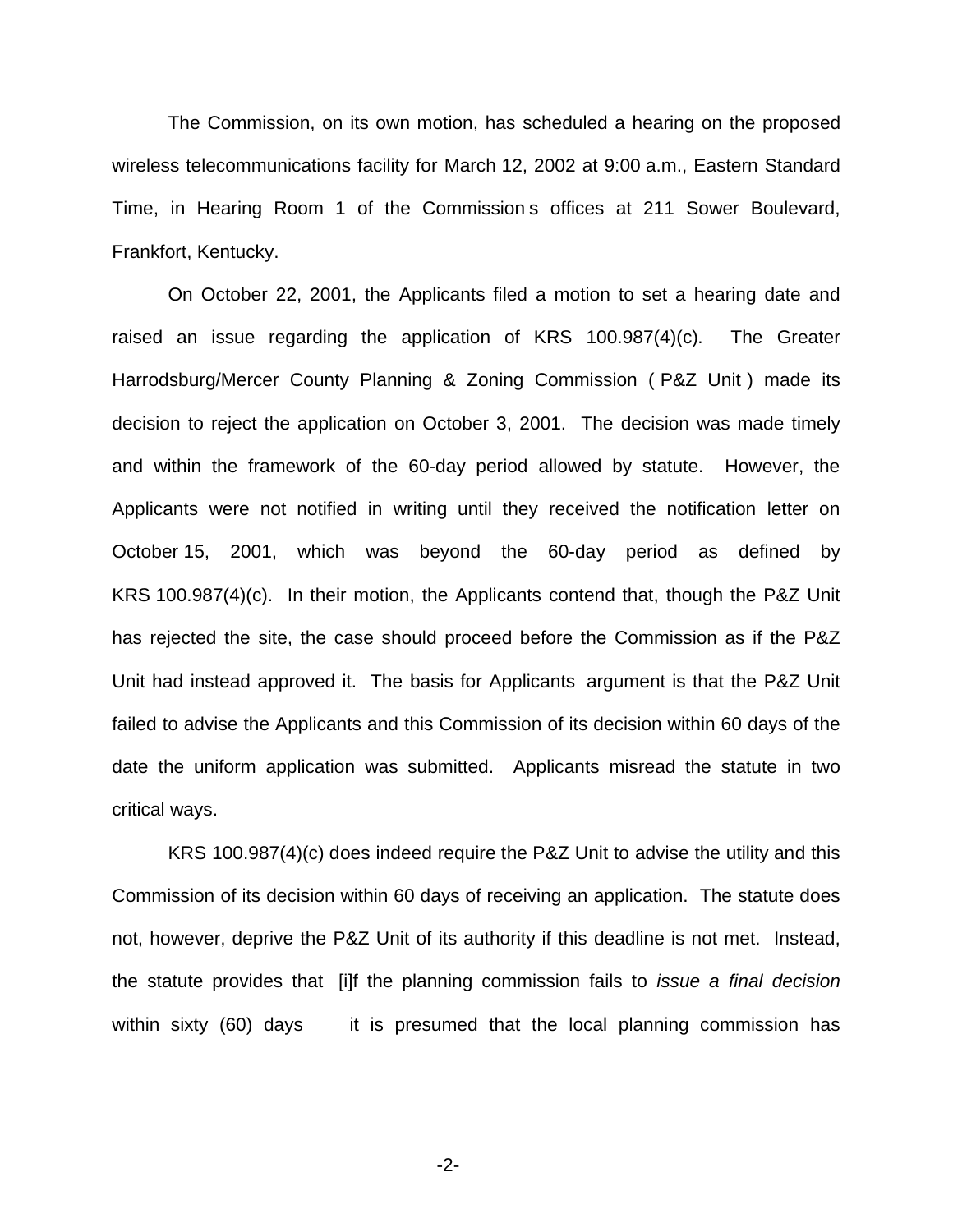approved the utility s uniform application.  $1$  Here, the P&Z Unit issued its decision within the statutory timeframe. Moreover, the Applicants failed to consider the meaning of the word presumed. Black s Law Dictionary  $7<sup>th</sup>$  Ed. 1999) defines the word presume as follows: To assume beforehand; to suppose to be true in the absence of proof. Here, there certainly is proof that the P&Z Unit rejected the proposed site.

Accordingly, this case must proceed under KRS 100.987(5) as one in which the utility has requested that the Commission override the P&Z Unit s rejection. Therefore, in the hearing on this matter, the parties shall be prepared to present evidence demonstrating that there is, or that there is not, an acceptable alternative site for the proposed construction.<sup>2</sup>

As noted above, on October 3, 2001, the P&Z Unit rejected the application. The motion filed by the Applicants on October 22, 2001 will be deemed a motion to override the local P&Z Unit s decision to reject the application.

If an Intervenor wishes to appear at the hearing in opposition to the proposed facility and present evidence against the construction, the Intervenor must, within 10 days of the date of this Order, so notify the Commission in writing, with a copy to all parties. If no statement of intent to appear at the hearing and present evidence against the proposed facility is received by that date, the hearing will be cancelled and this matter will be submitted to the Commission based on the written record without further Orders herein.

 $^2$  Id.

-3-

 $<sup>1</sup>$  Id. (Emphasis added.)</sup>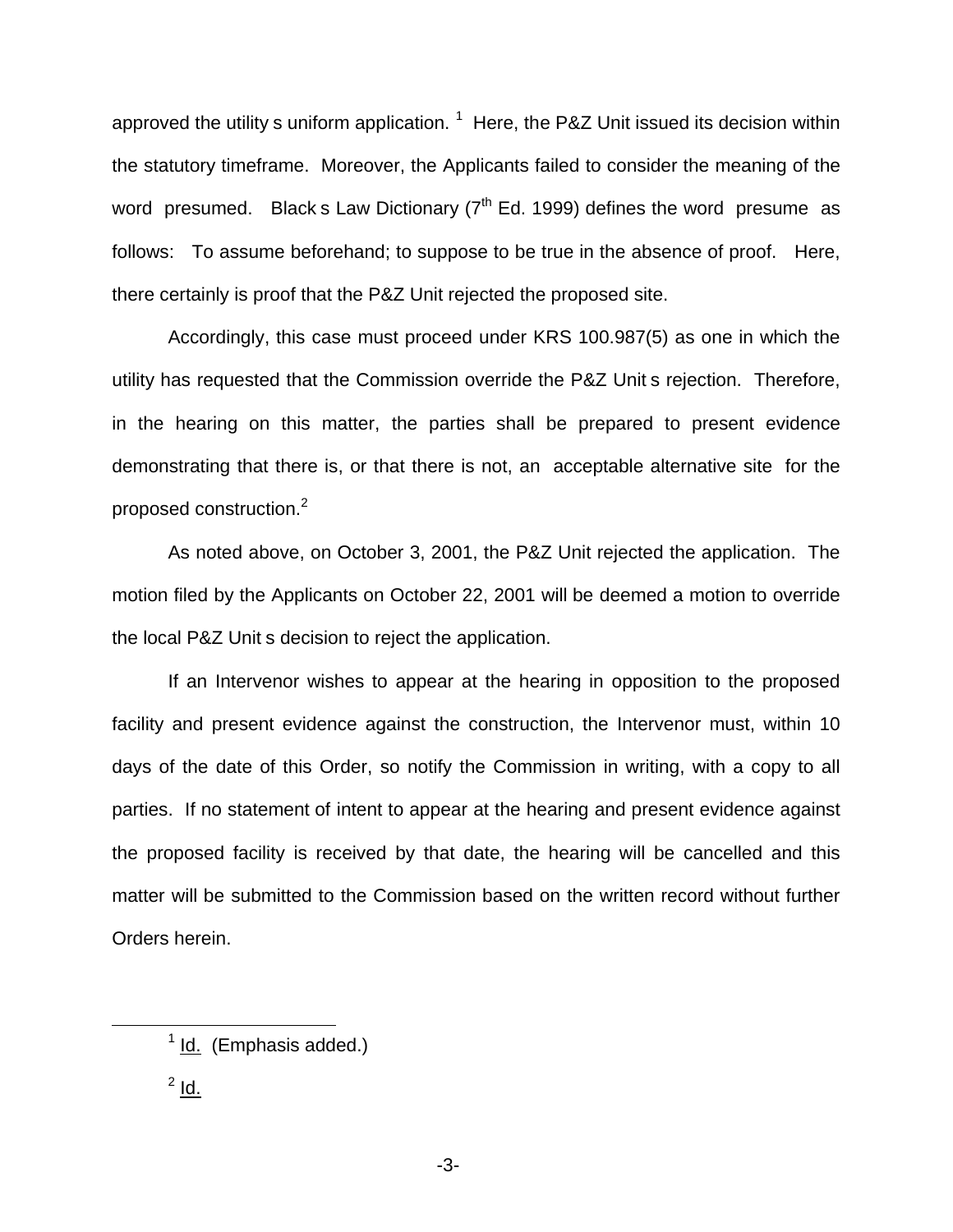Pursuant to KRS 100.987(5), the Commission may override the P&Z Unit s rejection of the application only if public convenience and necessity require the proposed construction and if no acceptable alternative site for the proposed construction exists.

Intervenors are put on notice that evidence regarding potential acceptable alternative sites for the proposed construction and any requests for information must be filed with the Commission, with a copy to all parties of record, no later than 20 days from the date of this Order. No Intervenor may produce evidence regarding any other alternative site at the hearing except in regard to the specific sites of record as described in this Order.

Information requests and site information regarding potential acceptable alternative sites, if filed by the Intervenor(s), shall be responded to by the Applicants within 40 days of the date of this Order, and Applicants shall include in such responses a report of their view of the feasibility of the alternative sites presented by the Intervenor(s).

In light of the P&Z Unit s rejection of the application, the Commission finds that the issues to be addressed by the Commission at the public hearing shall be jurisdictional safety issues (engineering, design, safety, construction, and operation of the tower); any proposed acceptable alternative sites for the location of the tower; and the public necessity for construction and operation of the tower.

IT IS THEREFORE ORDERED that:

1. The status of full intervenor is granted to Leroy and Carol Hagan, Ernest and Denise Newton, and Kenneth and Phyllis Taylor.

-4-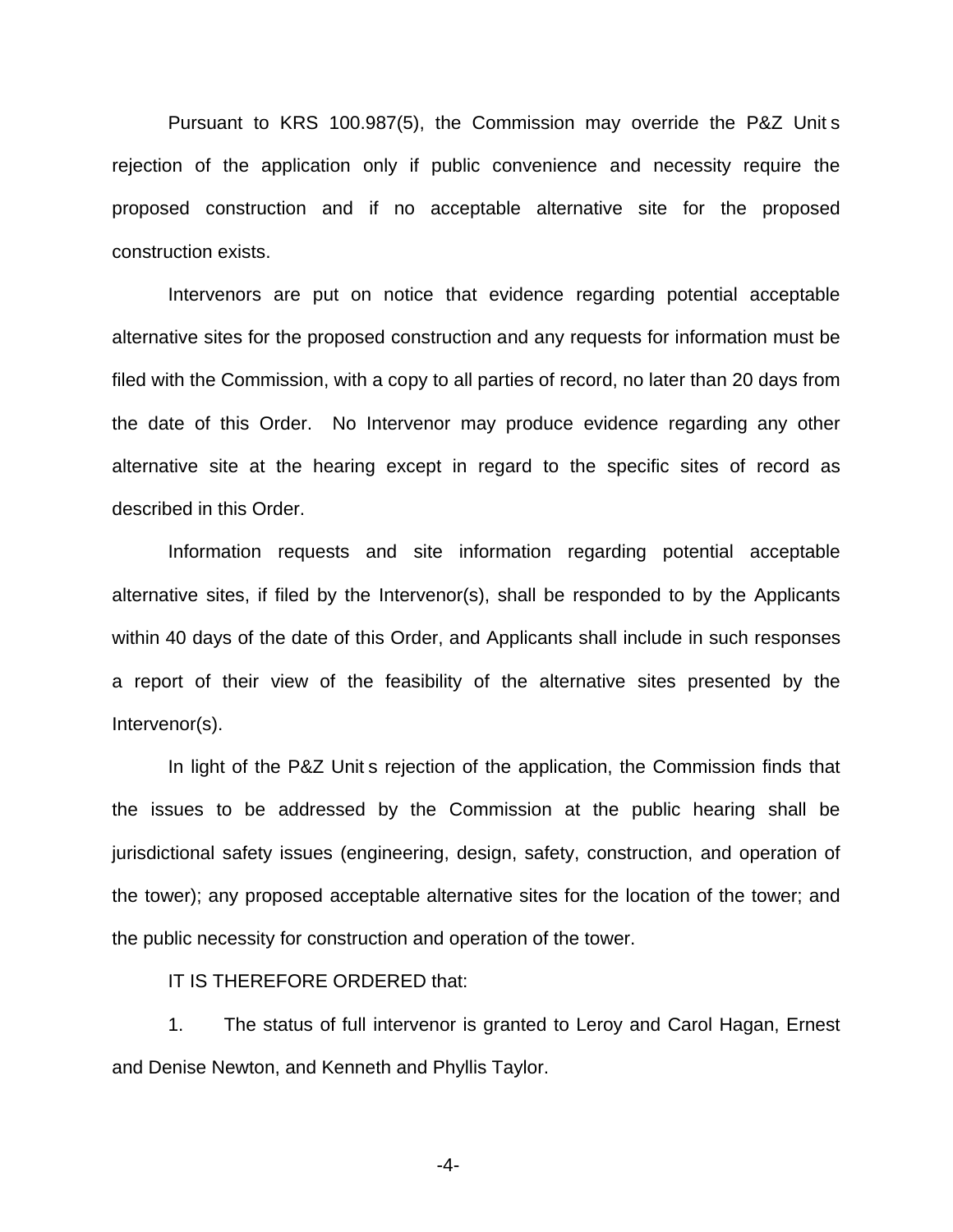2. The Intervenors shall be entitled to the full rights of a party and shall be served with Commission Orders and with filed testimony, exhibits, pleadings, correspondence, and all other documents submitted by the parties after the date of this Order.

3. Should any Intervenor file documents of any kind with the Commission in the course of these proceedings, a copy of said documents shall be served on all other parties of record.

4. A hearing on the application and proposed wireless telecommunications facility is scheduled for March 12, 2002 at 9:00 a.m., Eastern Standard Time, in Hearing Room 1 of the Commission s offices at 211 Sower Boulevard, Frankfort, Kentucky.

5. No Intervenor nor any person subsequently granted intervention herein may submit evidence regarding acceptable alternative sites for the proposed facility at the hearing in this matter, except in regard to those specific sites for which information has been filed within 20 days of the date of this Order.

6. The Applicants shall respond in writing to a filing regarding information requests and potential acceptable alternative sites, if any, within 40 days from the date of this Order, and shall include in their response information concerning the availability and technical feasibility of such proposed acceptable alternative sites.

7. The Applicants shall appear at the hearing and shall be prepared to present testimony regarding the jurisdictional safety issues relating to the facility (design, location, safety, construction, and operation). In addition, Applicants shall appear at the hearing and shall be prepared to present testimony and evidence regarding the proposed acceptable alternative sites filed in the record and proposed by

-5-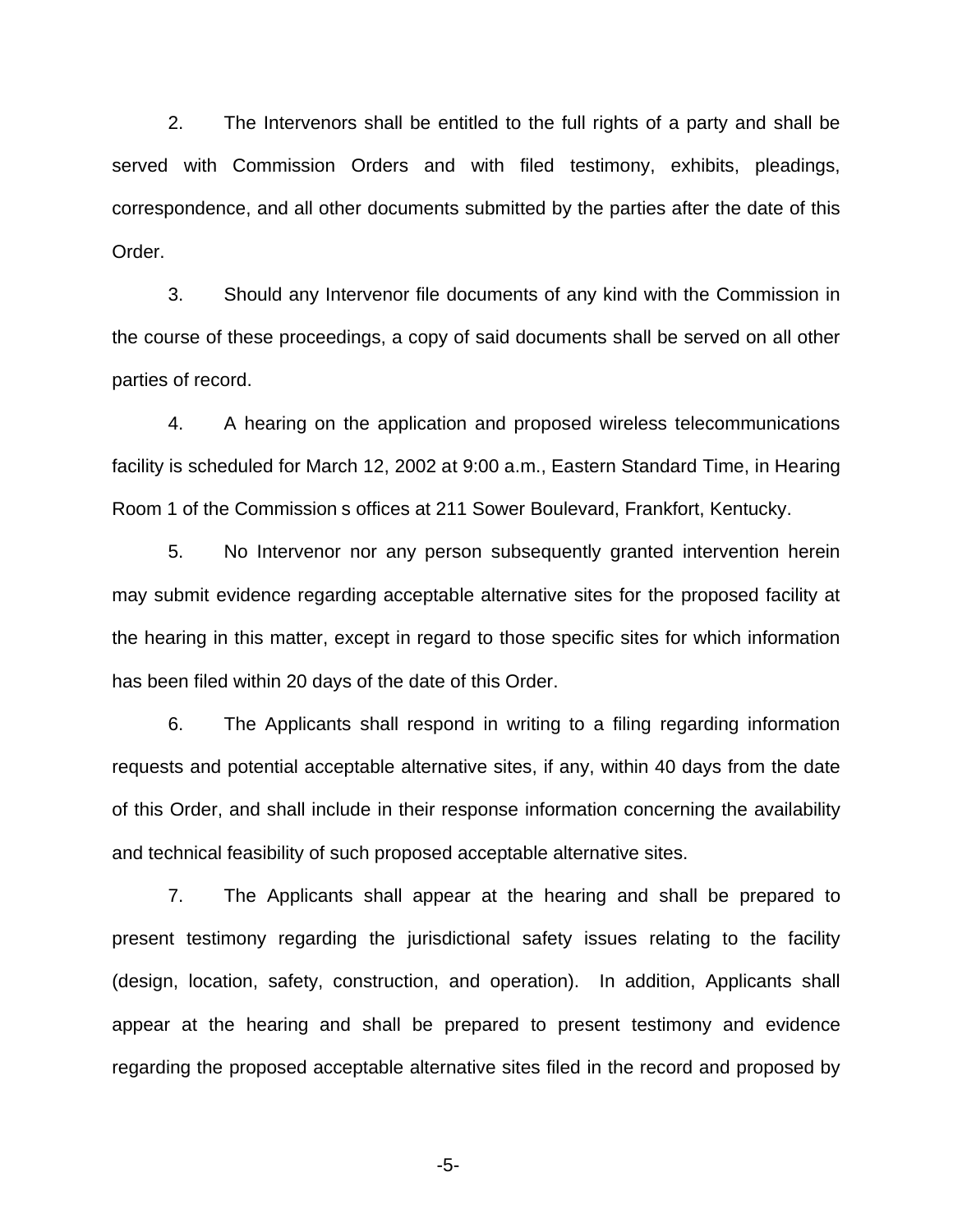the Intervenors herein. The Applicants are not obligated to respond to any additional or other alternative sites that might be proposed during the hearing in this matter. In regard to the uniform application, proceedings, and hearing, it is ordered that the Federal Communications Commission ( FCC ) has exclusive jurisdiction over issues regarding radio frequency emissions, including environmental effects of radio frequency emissions, and radio frequency interference that comply with the FCC standards. 47 U.S.C. § 332(c)(7) and Southwestern Bell Wireless, Inc. v. Johnson County Board of County Commissioners, 199 F.3d 1185 (10<sup>th</sup> Cir. 1999).

8. The Commission will not take into consideration matters exclusively within the jurisdiction of the P&Z Unit relating to the character of the general area in which the tower is to be constructed and the likely effects of the installation on nearby land uses and values.

9. Issues to be addressed at hearing by testimony and evidence are those relating to KRS 100.987(5)(a) for potential acceptable alternative sites, if any, jurisdictional safety issues as set out herein, and the public convenience and necessity requiring the proposed construction.

10. If no Intervenor files a statement of intent to appear and present evidence in opposition to the proposed telecommunications facility within 10 days of the date of this Order, the hearing shall be cancelled and the matter submitted to the Commission on the existing record without further Orders by the Commission.

11. The Applicants motion to proceed pursuant to KRS 100.987(4)(c) by regarding the P&Z Unit s failure to advise the Applicants and the Commission of its

-6-